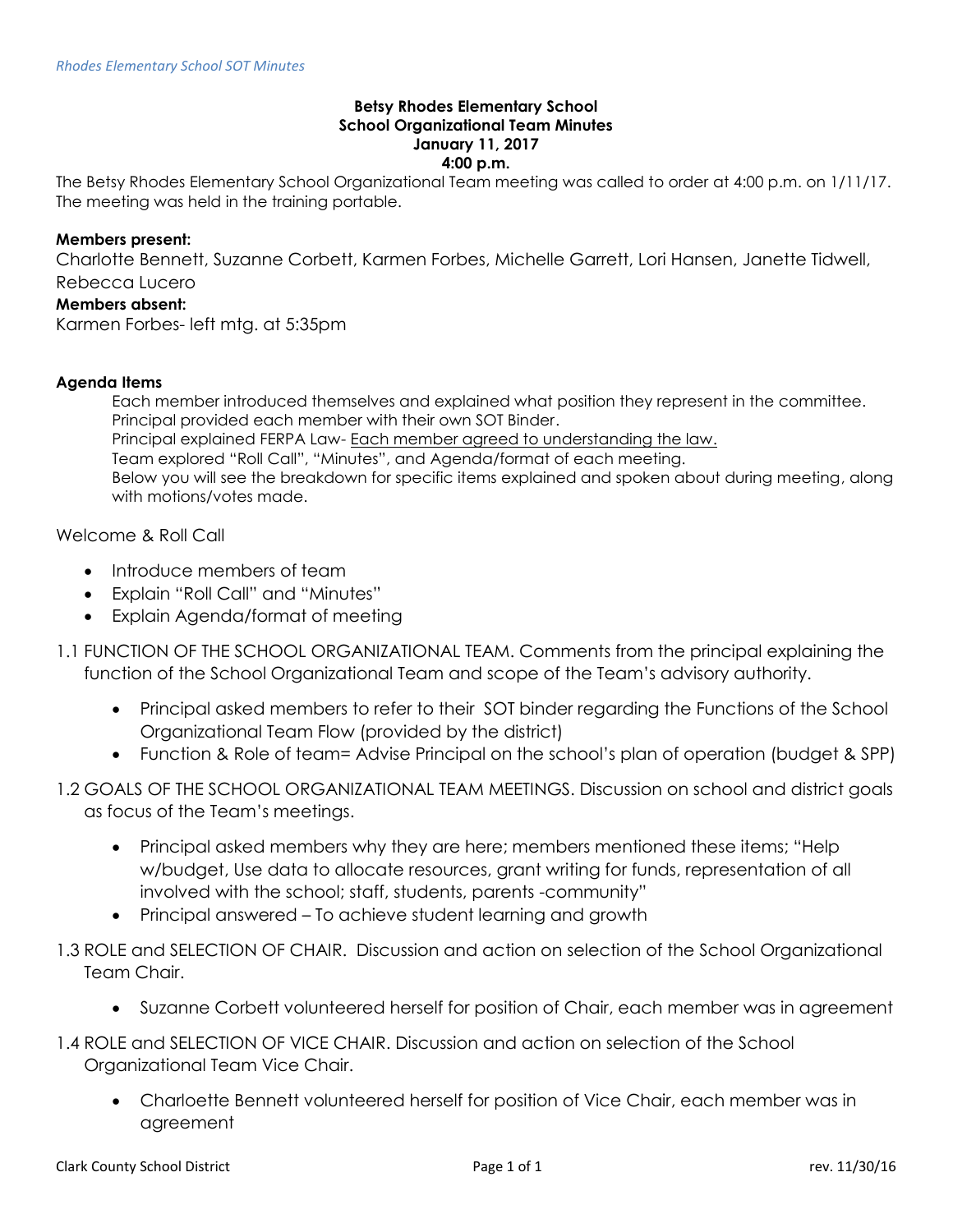- 1.5 MINUTES. Discussion and possible action on the designation of an individual to be responsible for taking minutes during School Organizational Team meetings.
	- Terri Rosenthal volunteered herself for Minute Taker, Lori Hansen volunteered herself for backup , each member was in agreement
	- Team agreed there should be a Time Keeper, Jenette Tidwell volunteered herself, each member was in agreement
- 1.6 AGENDAS. Discussion and possible action on assigning responsibility for creating agendas for School Organizational Team meetings.
	- Members agreed the Chair will complete the agenda and provide it to the principal for approval, 5 days prior to the scheduled SOT meeting
- 1.7 MEETING ANNOUNCEMENTS. Discussion and possible action on assigning responsibility for posting meeting announcements and agendas on the school website.
	- Chair will provide approved agenda and meeting announcements to Lori Hansen to place on the school website in a timely manner

# **New Agenda Items**

2.1 TEAM NORMS. Discussion on norms that the Team will establish to guide behavior of members and the public.

- Time/Date of meetings: After Jan. 18<sup>th</sup>, Mondays 6:00-8:00 p.m. (place depending on #'s)
- Attendance: Make all members aware in a timely manner
- Participation: Be consistent with dates/times
- Listening: Reiterate the agenda, Utilize a stop watch to maintain time/Take turns/Active listening
- Dealing w/Conflicts: Establishing time for each member to talk, value/show respect to each members opinion
- Consensus: Stoplight- Lori Hansen will provide each member with Red, Yellow, and Green cards. Red- Not Agree, Yellow- Still have questions, Green- Agreed
- Expectations: Keep "Norms" consistent regardless of audience/Ensure professionalism, filter/FERPA

2.2 MEETING PROCEDURES. Discussion of procedures that the Team will follow during meetings.

- Calling the meeting to order: Chair states, "This meeting is called to order."
- Recording Attendance: Chair calls name of each member. Member responds, "Present."
- Addressing agenda items: Move through agenda in order
- Discussing items: Limited to current agenda items- Procedures for Discussion; Suspend the rules, Move to table, or Set a time limit
- Making a motion: "I move…" or "I make a motion…" (Not "I motion") Member seconds the motion: "I second." Repeated by the chair "It has been moved and seconded that…."
- Voting: Stoplight; RED- is Opposed GREEN- in Favor
- Taking Minutes: Be concise and align to the agenda
- Public Comment: A blanket statement, stated by member after public comment/Utilizing stopwatch to maintain 2 minute talking restrictions/Not taking action on items in public comment
- Closing the meeting: Chair states, "This meeting is adjourned."